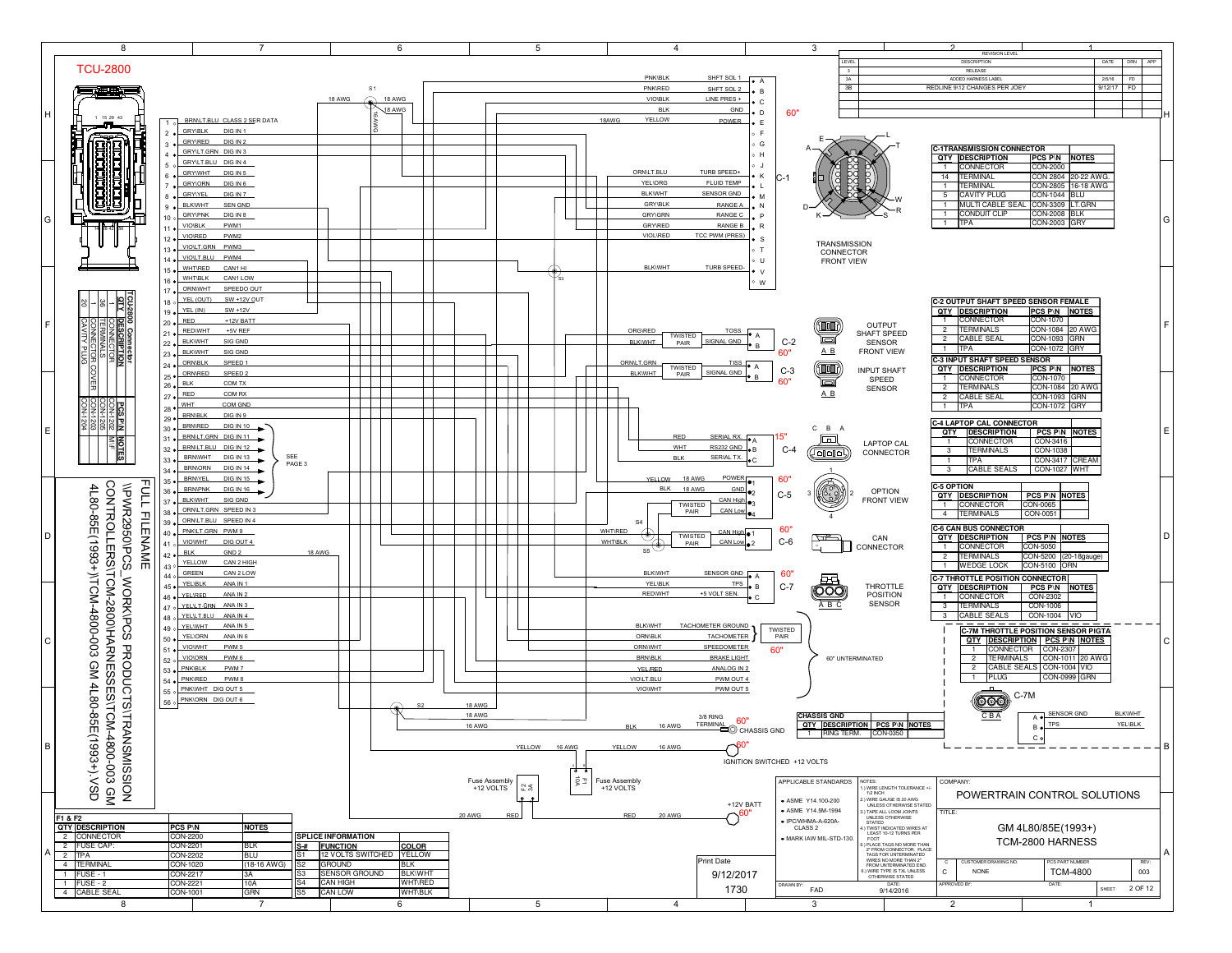|      | 8                                                  | $\overline{7}$                                                                       | 6                                                              | 5                             | $\overline{4}$         | $\mathbf{3}$                                     |                                                                                                                                                                                                                            | $\overline{2}$                                                 | $\overline{1}$                     |                                     |     |
|------|----------------------------------------------------|--------------------------------------------------------------------------------------|----------------------------------------------------------------|-------------------------------|------------------------|--------------------------------------------------|----------------------------------------------------------------------------------------------------------------------------------------------------------------------------------------------------------------------------|----------------------------------------------------------------|------------------------------------|-------------------------------------|-----|
|      |                                                    |                                                                                      |                                                                |                               |                        | LEVEL                                            |                                                                                                                                                                                                                            | REVISION LEVEL<br>DESCRIPTION                                  |                                    | DATE<br><b>DRN</b><br>APP           |     |
|      |                                                    |                                                                                      |                                                                |                               |                        | 3                                                |                                                                                                                                                                                                                            | RELEASE                                                        |                                    |                                     |     |
|      |                                                    |                                                                                      |                                                                |                               |                        | 3A<br>3B                                         |                                                                                                                                                                                                                            | ADDED HARNESS LABEL<br>REDLINE 9\12 CHANGES PER JOEY           |                                    | 2/5/16<br><b>FD</b><br>$9/12/17$ FD |     |
|      |                                                    |                                                                                      |                                                                |                               |                        |                                                  |                                                                                                                                                                                                                            |                                                                |                                    |                                     |     |
| Iн.  |                                                    |                                                                                      |                                                                |                               |                        |                                                  |                                                                                                                                                                                                                            |                                                                |                                    |                                     |     |
|      |                                                    |                                                                                      |                                                                |                               |                        |                                                  |                                                                                                                                                                                                                            |                                                                |                                    |                                     |     |
|      |                                                    |                                                                                      |                                                                |                               |                        |                                                  |                                                                                                                                                                                                                            |                                                                |                                    |                                     |     |
|      |                                                    |                                                                                      |                                                                |                               |                        |                                                  |                                                                                                                                                                                                                            |                                                                |                                    |                                     |     |
|      |                                                    | BRN/LT.BLU CLASS 2 SER DATA<br>$1$ o                                                 |                                                                |                               |                        |                                                  |                                                                                                                                                                                                                            |                                                                |                                    |                                     |     |
|      |                                                    | <b>GRY\BLK</b><br>DIG IN 1<br>$2 \bullet$                                            |                                                                |                               |                        |                                                  |                                                                                                                                                                                                                            |                                                                |                                    |                                     |     |
|      | <b>TCU-2800</b>                                    | GRY\RED<br>DIG IN 2<br>$3 \bullet$                                                   |                                                                |                               |                        |                                                  |                                                                                                                                                                                                                            |                                                                |                                    |                                     |     |
|      |                                                    | GRY/LT.GRN DIG IN 3<br>4.9                                                           |                                                                |                               |                        |                                                  |                                                                                                                                                                                                                            |                                                                |                                    |                                     |     |
| G    | 三生中的三                                              | GRY/LT.BLU DIG IN 4<br>$5 \bullet$<br>GRYWHT DIG IN 5                                |                                                                |                               |                        |                                                  |                                                                                                                                                                                                                            |                                                                |                                    |                                     | ١G  |
|      |                                                    | $6 \bullet$<br>GRY\ORN DIG IN 6<br>$7 \bullet$                                       |                                                                |                               |                        |                                                  |                                                                                                                                                                                                                            |                                                                |                                    |                                     |     |
|      | 1 15 29 43                                         | <b>GRYIYEL</b><br>DIG IN 7<br>$8 \bullet$                                            |                                                                |                               |                        |                                                  |                                                                                                                                                                                                                            |                                                                |                                    |                                     |     |
|      | ▃▞▙▁                                               | <b>BLK</b><br>GND<br>$9 \bullet$                                                     |                                                                |                               |                        |                                                  |                                                                                                                                                                                                                            |                                                                |                                    |                                     |     |
|      |                                                    | $10 \circ \frac{GRY1PN}{PRK}$ DIG IN 8<br>PWM1<br><b>VIO\BLK</b><br>$11 \bullet$     |                                                                |                               |                        |                                                  |                                                                                                                                                                                                                            |                                                                |                                    |                                     |     |
|      |                                                    | VIO\RED<br>PWM2<br>$12 \bullet$                                                      |                                                                |                               |                        |                                                  |                                                                                                                                                                                                                            |                                                                |                                    |                                     |     |
|      |                                                    | VIOLT.GRN PWM3<br>130                                                                |                                                                |                               |                        |                                                  |                                                                                                                                                                                                                            |                                                                |                                    |                                     |     |
|      |                                                    | VIOLT.BLU PWM4<br>$14 \bullet$                                                       |                                                                |                               |                        |                                                  |                                                                                                                                                                                                                            |                                                                |                                    |                                     |     |
| l F. |                                                    | WHT\RED<br>CAN1 HI<br>$15 \bullet$<br><b>WHT\BLK</b><br>CAN1 LOW<br>$16 \bullet$     |                                                                | SEE PAGE 2 FOR<br>CONNECTIONS |                        |                                                  |                                                                                                                                                                                                                            |                                                                |                                    |                                     |     |
|      |                                                    | ORNWHT<br>SPEEDO OUT<br>$17 \bullet$                                                 |                                                                |                               |                        |                                                  |                                                                                                                                                                                                                            |                                                                |                                    |                                     |     |
|      |                                                    | 18 o YEL (OUT)<br>SW +12V OUT                                                        |                                                                |                               |                        |                                                  |                                                                                                                                                                                                                            |                                                                |                                    |                                     |     |
|      |                                                    | YEL (IN)<br>$SW + 12V$<br>$19 \bullet$<br>RED<br>+12V BATT<br>$20 \bullet$           |                                                                |                               |                        |                                                  |                                                                                                                                                                                                                            |                                                                |                                    |                                     |     |
|      |                                                    | <b>REDWHT</b><br>+5V REF<br>$21 \bullet$                                             |                                                                |                               |                        |                                                  |                                                                                                                                                                                                                            |                                                                |                                    |                                     |     |
|      |                                                    | 22 · BLKWHT<br>SIG GND                                                               |                                                                |                               |                        |                                                  |                                                                                                                                                                                                                            |                                                                |                                    |                                     |     |
|      |                                                    | <b>BLKWHT</b><br>SIG GND<br>$23 \bullet$<br><b>ORN\BLK</b><br>SPEED 1                |                                                                |                               |                        |                                                  |                                                                                                                                                                                                                            |                                                                |                                    |                                     |     |
|      |                                                    | $24 \bullet$<br>ORN\RED<br>SPEED 2<br>$25 \bullet$                                   |                                                                |                               |                        |                                                  |                                                                                                                                                                                                                            |                                                                |                                    |                                     |     |
| E    | $\frac{1}{\frac{1}{2}}$                            | $26 \bullet$ BLK<br>COM TX                                                           |                                                                |                               |                        |                                                  |                                                                                                                                                                                                                            |                                                                |                                    |                                     | l E |
|      |                                                    | $27 \bullet \overline{\phantom{137}}$ RED<br>COM RX                                  |                                                                |                               |                        |                                                  |                                                                                                                                                                                                                            |                                                                |                                    |                                     |     |
|      |                                                    | $28 \bullet \frac{\text{WHT}}{}$<br>COM GND                                          |                                                                |                               |                        |                                                  |                                                                                                                                                                                                                            |                                                                |                                    |                                     |     |
|      |                                                    |                                                                                      |                                                                |                               |                        |                                                  |                                                                                                                                                                                                                            |                                                                |                                    |                                     |     |
|      |                                                    | 29 o BRNBLK<br>DIG IN 9<br><b>BRN/RED</b><br>DIG IN 10                               |                                                                |                               |                        | <b>BRN\RED</b>                                   |                                                                                                                                                                                                                            |                                                                |                                    |                                     |     |
|      | <b>DESCRIPT</b>                                    | 30 <sub>o</sub><br>BRN/LT.GRN DIG IN 11<br>310                                       |                                                                |                               |                        | MANUAL MODE<br>BRN\LT.GRN                        | 60"<br>UP SHIFT                                                                                                                                                                                                            |                                                                |                                    |                                     |     |
|      | 帽                                                  | BRNLT.BLU DIG IN 12<br>320                                                           |                                                                |                               |                        | BRN/LT.BLU<br>DOWN SHIFT                         |                                                                                                                                                                                                                            |                                                                |                                    |                                     |     |
|      |                                                    | BRNWHT DIG IN 13<br>330                                                              |                                                                |                               |                        | <b>BRNWHT</b><br>CALIBRATION AVB ENABLE          | GROUP                                                                                                                                                                                                                      | UNTERMINATED                                                   |                                    |                                     |     |
|      | <b>COVER</b>                                       | <b>BRNORN</b><br><b>DIG IN 14</b><br>34 o<br><b>BRNIYEL</b><br><b>DIG IN 15</b>      |                                                                |                               |                        | <b>BRNORN</b><br>CANCEL OVD SW<br><b>BRNIYEL</b> | 4 WD LOW                                                                                                                                                                                                                   |                                                                |                                    |                                     |     |
| D.   | $\frac{1}{3}$                                      | 35°<br><b>BRN\PNK</b><br><b>DIG IN 16</b><br>36 o                                    |                                                                |                               |                        | DYNO MODE ENABLE<br><b>BRN\PNK</b>               |                                                                                                                                                                                                                            |                                                                |                                    |                                     | l n |
|      |                                                    | SIG GND<br><b>BLKWHT</b><br>$37 \bullet$                                             |                                                                |                               |                        |                                                  |                                                                                                                                                                                                                            |                                                                |                                    |                                     |     |
|      | 회형협형                                               | ORN/LT.GRN SPEED IN 3<br>$38 \bullet$                                                |                                                                |                               |                        |                                                  |                                                                                                                                                                                                                            |                                                                |                                    |                                     |     |
|      |                                                    | ORNLT.BLU SPEED IN 4<br>$39 \bullet$<br>PNKLT.GRN PWM 9<br>40°                       |                                                                |                               |                        |                                                  |                                                                                                                                                                                                                            |                                                                |                                    |                                     |     |
|      | $\frac{1}{\sqrt{2}}$                               | VIOWHT<br>DIG OUT 4<br>41°                                                           |                                                                |                               |                        |                                                  |                                                                                                                                                                                                                            |                                                                |                                    |                                     |     |
|      |                                                    | <b>BLK</b><br>GND <sub>2</sub><br>$42 \bullet$                                       |                                                                |                               |                        |                                                  |                                                                                                                                                                                                                            |                                                                |                                    |                                     |     |
|      |                                                    | 43 o YELLOW<br>CAN 2 HIGH<br>CAN 2 LOW                                               |                                                                |                               |                        |                                                  |                                                                                                                                                                                                                            |                                                                |                                    |                                     |     |
| l C  |                                                    | $44 \circ \overline{\overline{\text{GREEN}}}$<br>YEL\BLK<br>ANA IN 1<br>$45 \bullet$ |                                                                |                               |                        |                                                  |                                                                                                                                                                                                                            |                                                                |                                    |                                     | C   |
|      |                                                    | <b>YELIRED</b><br>ANA IN 2<br>46 .                                                   |                                                                | SEE PAGE 2 FOR<br>CONNECTIONS |                        |                                                  |                                                                                                                                                                                                                            |                                                                |                                    |                                     |     |
|      |                                                    | 47 o YELLI GRN ANA IN 3                                                              |                                                                |                               |                        |                                                  |                                                                                                                                                                                                                            |                                                                |                                    |                                     |     |
|      |                                                    | $48$ o YELLI BLU ANA IN 4<br>49 o $\sqrt{\frac{YELW}{H}}$ HT<br>ANA IN 5             |                                                                |                               |                        |                                                  |                                                                                                                                                                                                                            |                                                                |                                    |                                     |     |
|      |                                                    | <b>YEL\ORN</b><br>ANA IN 6<br>$50 \bullet$                                           |                                                                |                               |                        |                                                  |                                                                                                                                                                                                                            |                                                                |                                    |                                     |     |
|      |                                                    | VIOWHT<br>PWM <sub>5</sub><br>$51 \bullet$<br>VIO\ORN<br>PWM 6                       |                                                                |                               |                        |                                                  |                                                                                                                                                                                                                            |                                                                |                                    |                                     |     |
|      |                                                    | 52 <sub>o</sub><br>PNK\BLK<br>PWM 7<br>53 <sub>o</sub>                               |                                                                |                               |                        |                                                  |                                                                                                                                                                                                                            |                                                                |                                    |                                     |     |
|      |                                                    | <b>PNK\RED</b><br>PWM 8<br>$54 \bullet$                                              |                                                                |                               |                        |                                                  |                                                                                                                                                                                                                            |                                                                |                                    |                                     |     |
| B    |                                                    | 55 o PNKWHT DIG OUT 5                                                                |                                                                |                               |                        |                                                  |                                                                                                                                                                                                                            |                                                                |                                    |                                     | B   |
|      |                                                    | 56 o PNKORN DIG OUT 6                                                                |                                                                |                               |                        |                                                  |                                                                                                                                                                                                                            |                                                                |                                    |                                     |     |
|      | Print Date                                         |                                                                                      |                                                                |                               |                        |                                                  |                                                                                                                                                                                                                            |                                                                |                                    |                                     |     |
|      | 2/5/2016                                           |                                                                                      |                                                                |                               |                        | APPLICABLE STANDARDS NOTES:                      |                                                                                                                                                                                                                            | COMPANY:                                                       |                                    |                                     |     |
|      | 1730                                               |                                                                                      |                                                                |                               |                        | ASME Y14.100-200                                 | ) WIRE LENGTH TOLERANCE +/-<br>1/2 INCH<br>:.) WIRE GAUGE IS 20 AWG<br>UNLESS OTHERWISE STATED                                                                                                                             |                                                                | POWERTRAIN CONTROL SOLUTIONS       |                                     |     |
|      | F1 & F2                                            |                                                                                      |                                                                |                               |                        | • ASME Y14.5M-1994                               |                                                                                                                                                                                                                            | TITLE:                                                         |                                    |                                     |     |
|      | <b>QTY DESCRIPTION</b><br><b>PCS P\N</b>           | <b>NOTES</b>                                                                         |                                                                |                               |                        | · IPC/WHMA-A-620A-<br>CLASS <sub>2</sub>         | ) TAPE ALL LOOM JOINTS<br>UNLESS OTHERWISE<br>STATED                                                                                                                                                                       |                                                                | GM 4L80/85E(1993+)                 |                                     |     |
|      | 2 CONNECTOR<br>CON-2200<br>2 FUSE CAP:<br>CON-2201 | BLK                                                                                  | <b>SPLICE INFORMATION</b><br><b>FUNCTION</b>                   |                               |                        | · MARK IAW MIL-STD-130.                          | STATED<br>I.) TWIST INDICATED WIRES AT<br>LEAST 10-12 TURNS PER<br>FOOT                                                                                                                                                    |                                                                | TCM-2800 HARNESS                   |                                     |     |
|      | $2$ TPA<br><b>CON-2202</b>                         | <u>S-#</u><br>BLU<br>S1                                                              | <b>COLOR</b><br>12 VOLTS SWITCHED   YELLOW                     |                               |                        |                                                  |                                                                                                                                                                                                                            |                                                                |                                    |                                     | l A |
|      | 4 TERMINAL<br>CON-1020<br>1 FUSE - 1<br>CON-2217   | (18-16 AWG)<br>S2<br>S3<br>ЗА                                                        | <b>GROUND</b><br><b>BLK</b><br>SENSOR GROUND<br><b>BLK\WHT</b> |                               | Print Date             |                                                  |                                                                                                                                                                                                                            | CUSTOMER DRAWING NO.<br>$\circ$<br>$\mathtt{C}$<br><b>NONE</b> | PCS PART NUMBER<br><b>TCM-4800</b> | REV:<br>003                         |     |
|      | $1$ FUSE - 2<br>CON-2221                           | S4<br>10A                                                                            | <b>CAN HIGH</b><br><b>WHT\RED</b>                              |                               | 9/12/2017              | DRAWN BY:                                        | FOOT<br>S) PLACE TAGS NO MORE THAN<br>2" FROM CONNECTOR. PLACE<br>TAGS FOR UNTERMINATED<br>WIRES NO MORE THAN 2"<br>FROM UNTERMINATED END.<br>6.) WIRE TYPE IS TAL UNLESS<br>OTHERWISE STATED<br>OTHERWISE STATED<br>DATE: | <b>PPROVED BY</b>                                              | DATE:                              |                                     |     |
|      | 4 CABLE SEAL<br>CON-1001<br>8                      | S5<br>GRN<br>$\overline{7}$                                                          | <b>CAN LOW</b><br><b>WHT/BLK</b><br>6                          | $5\phantom{.0}$               | 1730<br>$\overline{4}$ | FAD<br>$\mathbf{3}$                              | 9/14/2016                                                                                                                                                                                                                  | $\overline{2}$                                                 | $\mathbf{1}$                       | SHEET<br>3 OF 12                    |     |